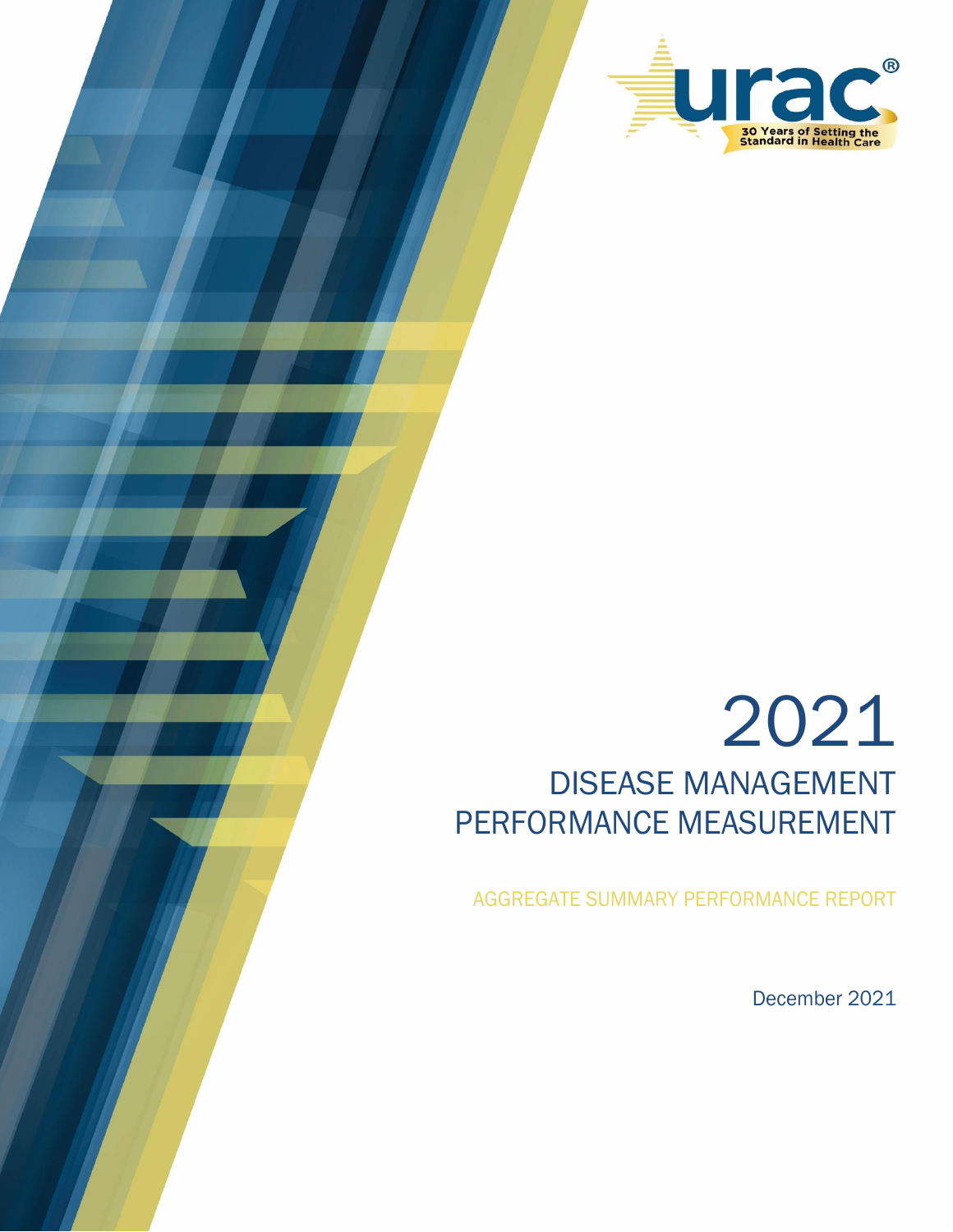

# Table of Contents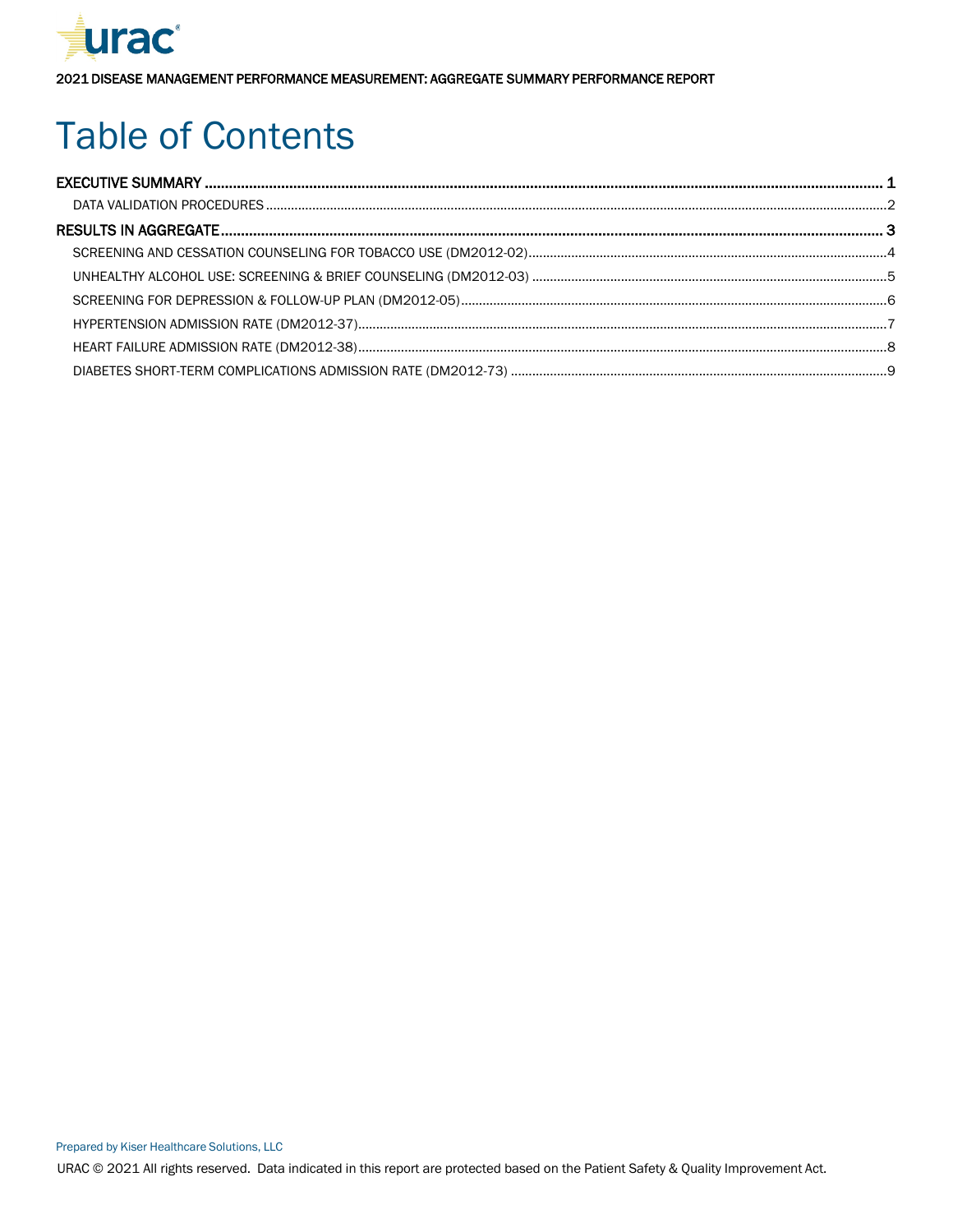

# <span id="page-2-0"></span>EXECUTIVE SUMMARY

**14** Reporting **Organizations** 

**Cessation Counseling for Tobacco Use**

**28.30%**

Of patients screened & counseled for tobacco use (median rate: 9.58%)

# **913K**

Eligible Individuals

**Unhealthy Alcohol Use**

# **40.14%**

Of patients screened & counseled for unhealthy alcohol use (median rate: 3.91%)

**Screening for Depression & Follow-Up Plan**

# **5.79%**

Of participants screened & received follow-up (median rate: 6.63%) **Diabetes Short-Term Complications Admissions**

# **1,002/100K**

Admissions for complications in chronic diabetic adults (median rate: 538/100K) Presented in this report are the 2020 measurement year (2021 reporting year) results based on URAC's Disease Management Accreditation program performance measures.

URAC includes performance measures in multiple accreditation programs to align and harmonize with national priorities for healthcare quality and delivery improvement. Our priority of consumer protection and empowerment drives our measurement efforts on outcome measures, composite measures, and flexible measures collection. With the emphasis of the ACA on affordable, quality health care and access, it is imperative that performance measurement programs are in place to ensure that savings from cost cutting efforts in health care are not at the expense of the quality of care delivered to patients. The information provided by measures of performance can help stakeholders monitor the quality and accessibility of care across the nation.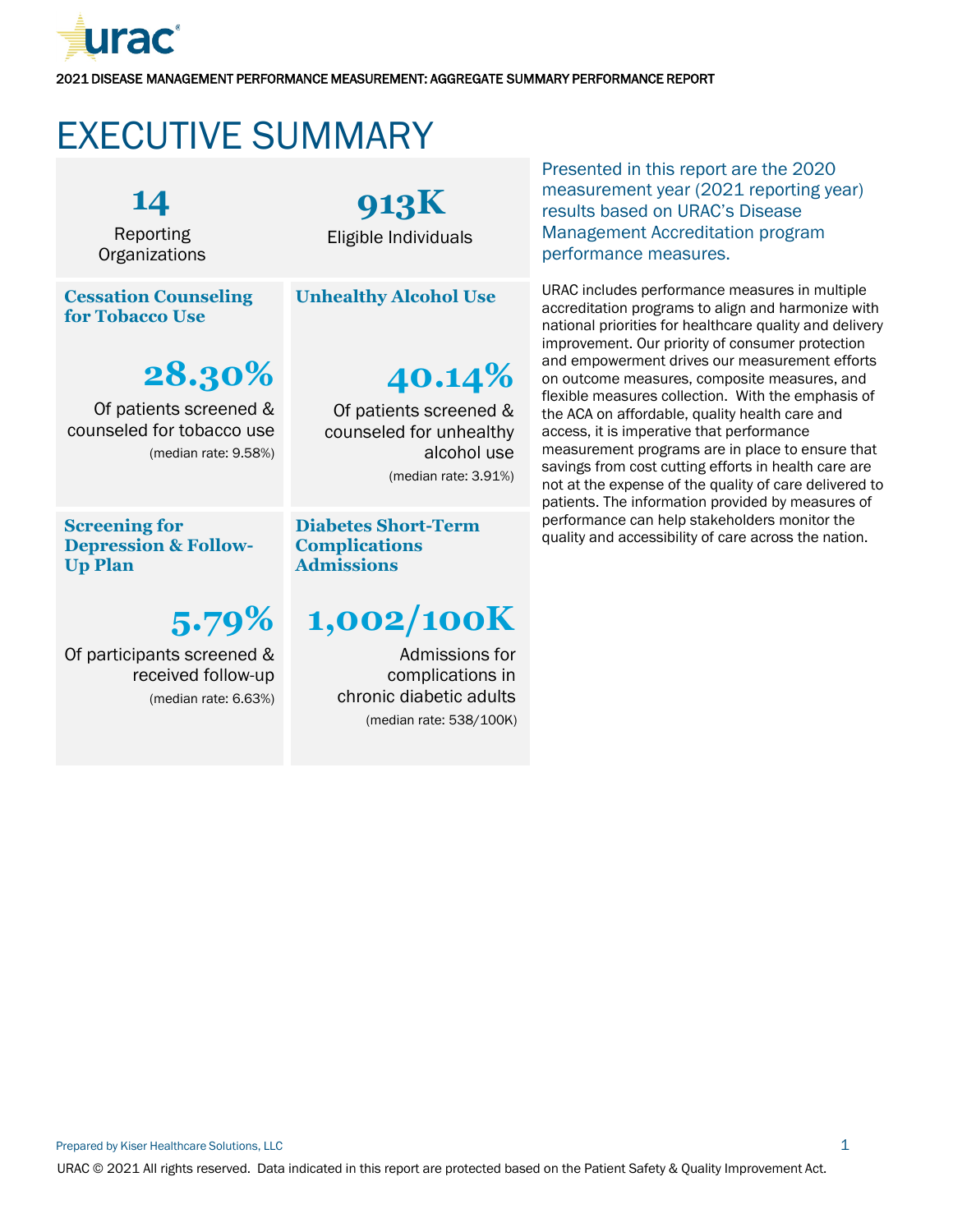

### Organizations are required to report data for 9 mandatory measures and have the option to report data for 1 exploratory measure.

Below is the list of measures for 2021 reporting:

#### MANDATORY MEASURES

- 1. Screening and Cessation Counseling for Tobacco Use (DM2012-02)
- 2. Unhealthy Alcohol Use: Screening and Brief Counseling (DM2012-03)
- 3. Screening for Depression & Follow-Up Plan (DM2012-05)
- 4. Pediatric Asthma Admission Rate (DM2012-30)\*
- 5. Chronic Obstructive Pulmonary Disease or Asthma in Older Adults Admission Rate (DM2012-31)\*
- 6. Hypertension Admission Rate (DM2012-37)
- 7. Heart Failure Admission Rate (DM2012-38)
- 8. Diabetes Short-Term Complications Admissions Rate (DM2012-73)
- 9. Asthma in Younger Adults Admission Rate (DM2017-01)\*

#### EXPLORATORY MEASURE

1. Patient Activation Measure (DM2012-10)\*

\* Fewer than 5 organizations submitted data for this measure. Analysis and benchmarks were not produced given less than five valid data submissions.

### <span id="page-3-0"></span>DATA VALIDATION PROCEDURES

Kiser Healthcare Solutions, LLC executed standard procedures for data cleaning and validation prior to finalizing the results presented in this report. All organizations' measure submissions were reviewed for measure component quality. For example, numerators and denominators were checked against rates to ensure accuracy. Also, minimum, mean, median, and maximum rates were benchmarked nationally and regionally to ensure accuracy and to identify potential issues at an individual submission level.

Kiser Healthcare Solutions corrected for any data entry and duplicate submission errors based on manual data review and cleaning, documented at the end of this report.

#### Basic guidelines for identifying valid submissions:

- Measure denominator is greater than 0
- Organization has indeed stated it is submitting the measure

#### Basic guidelines for aggregate rates:

- Measure denominator is greater than or equal to 30
- Organization has indeed stated it is submitting the measure
- Minimum of 5 reporting organizations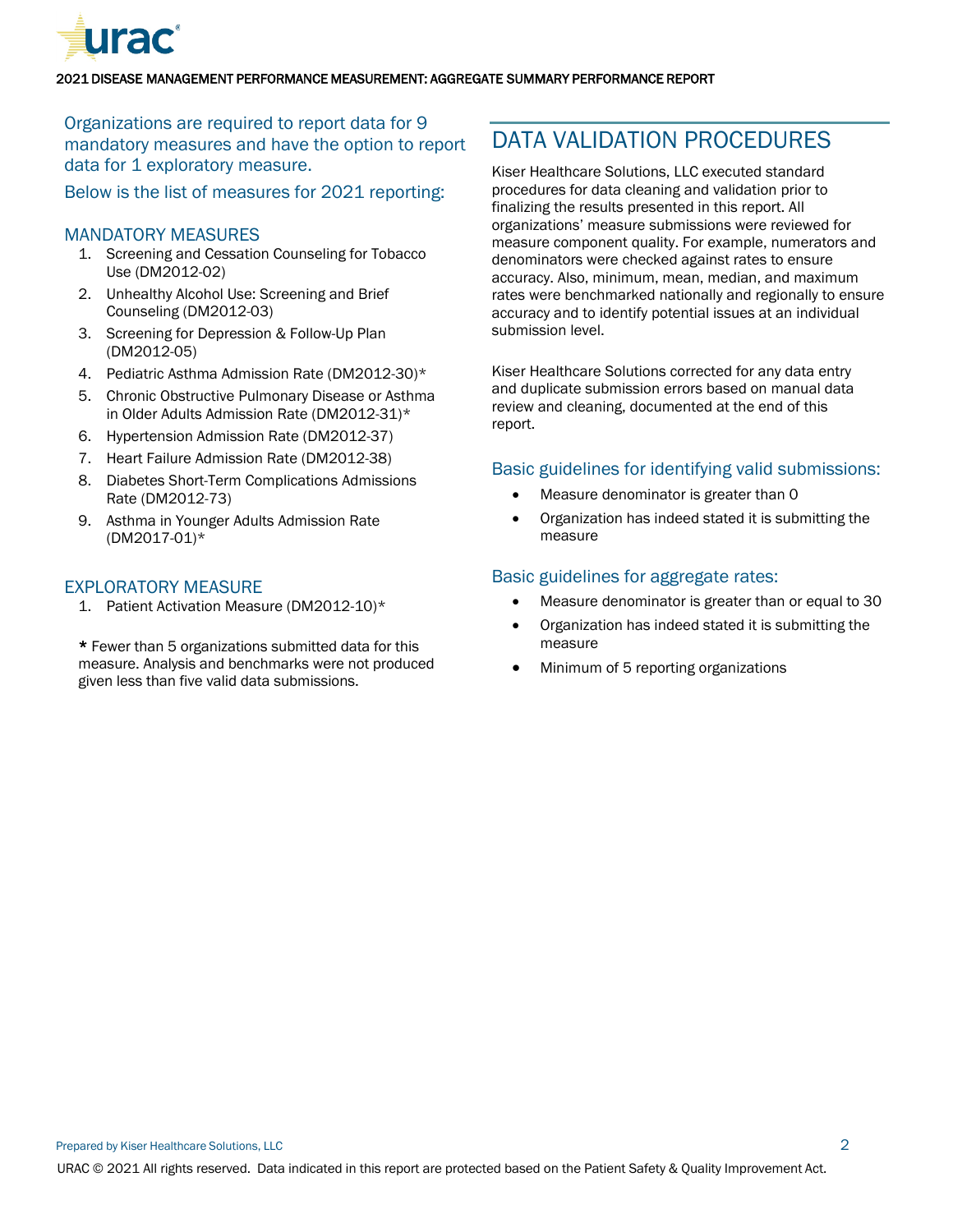

# <span id="page-4-0"></span>RESULTS IN AGGREGATE

A total of 14 URAC-accredited Disease Management organizations reported 2020 measurement year data for the 2021 reporting year. The number of covered lives managed by responding organizations was 913,615, ranging from 160 to 503,534; about two-thirds of the organizations had fewer than 10,000 covered lives (Figure 1). About three-fourths of responding organizations (n=11) reported a Commercial line of business. No organizations reported a Medicare line of business (Figure 2). Of all lines of business reported among the valid submissions, only Commercial exceeded the minimum of five necessary for measure level reporting.

#### Figure 1. Reporting by Program Tier Size

# of lives managed per organization (n=14)



#### Figure 2. Lines of Business Served

% of reporting organizations by payer (n=14)



#### Regional Areas Served

Of the 14 DM organizations that submitted performance measurement data, 50% of the organizations (n=7) covered all 4 URAC-specified regions (Northeast, Midwest, South, and West), and 14.29% of the organizations (n=2) covered only a single region. The Midwest, Northeast and South had the most organizations submitting (78.57%, n=11) and the West had the fewest (64.29%, n=9) (Figure 3).

#### Figure 3. Regional Areas Served

% of reporting organizations by region (n=14)



Note: Multiple responses accepted.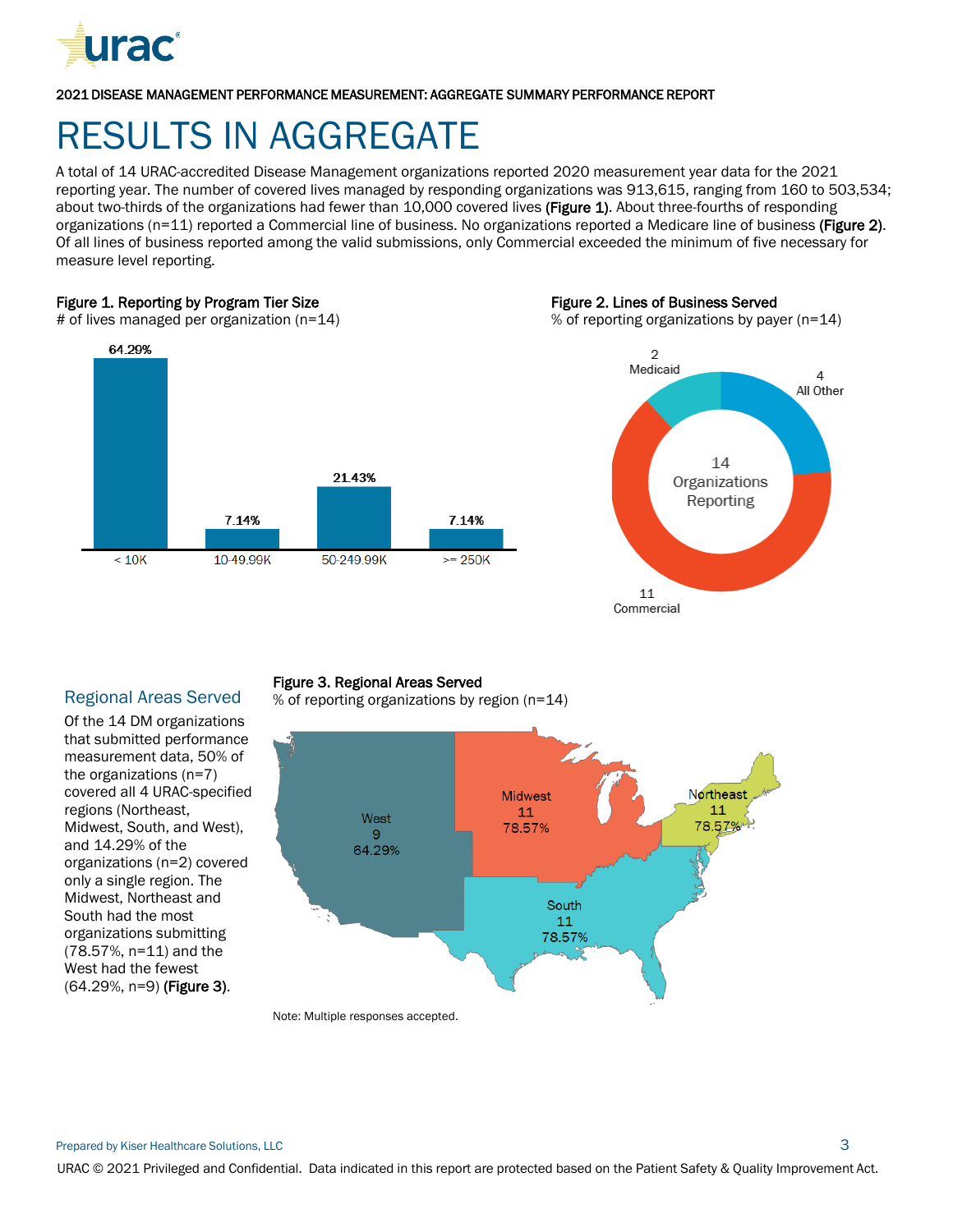

## <span id="page-5-0"></span>SCREENING AND CESSATION COUNSELING FOR TOBACCO USE (DM2012-02)

This *mandatory* measure assesses the percentage of patients aged 18 years and older who were screened for tobacco use one or more times within 24 months AND who received cessation counseling intervention if identified as a tobacco user.

Three rates are reported:

Rate 1: Patients screened for tobacco use

Rate 2: Patients identified as a tobacco user who received tobacco cessation intervention

Rate 3: Patients screened for tobacco use and received tobacco cessation intervention if identified as a tobacco user

This measure is reported separately for each of the organization's lines of business that are included in its URAC accreditation (i.e., Commercial, Medicare, and Medicaid).

#### Measure Description **Figure 4. Screening & Cessation Counseling for Tobacco Use**



Rate 1: Patients Screened for Tobacco

Rate 2: Tobacco Users Who Received Tobacco Screened for Tobacco Cessation Intervention Use Who Also Received

Rate 3: Patients Tobacco Cessation Intervention

### Summary of Findings

identified as a tobacco user

A total of 12 organizations submitted valid data for this measure. The Commercial line of business is the only line of business with five or more valid submissions.

| Commercial Medicaid Medicare All Other |  |  |  |  |
|----------------------------------------|--|--|--|--|

| <b>LINE OF BUSINESS</b>                                                                                                     | <b>TOTAL</b><br><b>NUMERATOR</b> | <b>TOTAL</b><br><b>DENOMINATOR</b> |        | <b>AGGREGATE SUMMARY</b><br><b>RATE</b> | <b>MEAN</b>     |             | <b>SUBMISSIONS</b> |
|-----------------------------------------------------------------------------------------------------------------------------|----------------------------------|------------------------------------|--------|-----------------------------------------|-----------------|-------------|--------------------|
| Rate 1: Patients screened for tobacco use                                                                                   | 16.517                           | 27.714                             |        | 59.60%                                  | 56.67%          |             | 9                  |
| Rate 2: Patients identified as a tobacco user who<br>received tobacco cessation intervention                                | 1,512                            | 4,456                              |        | 33.93%                                  | 58.03%          |             |                    |
| Rate 3: Patients screened for tobacco use and<br>received tobacco cessation intervention if<br>identified as a tobacco user | 7.842                            | 27.714                             |        | 28.30%                                  | 25.61%          |             | 9                  |
|                                                                                                                             |                                  |                                    |        |                                         |                 |             |                    |
| <b>LINE OF BUSINESS</b>                                                                                                     | <b>MIN</b>                       | 10 <sup>th</sup>                   | 25H    | 50 <sup>H</sup>                         | 75 <sup>H</sup> | <b>90TH</b> | <b>MAX</b>         |
| Rate 1: Patients screened for tobacco use                                                                                   | 0.47%                            | 2.14%                              | 23.16% | 53.54%                                  | 96.39%          | 100%        | 100%               |
| Rate 2: Patients identified as a tobacco user<br>who received tobacco cessation intervention                                | 0.31%                            | 13.21%                             | 22.28% | 68.82%                                  | 96.25%          | 100%        | 0.31%              |
| Rate 3: Patients screened for tobacco use and<br>received tobacco cessation intervention if                                 | 0.66%                            | 2.07%                              | 2.80%  | 9.58%                                   | 45.45%          | 56.36%      | 100%               |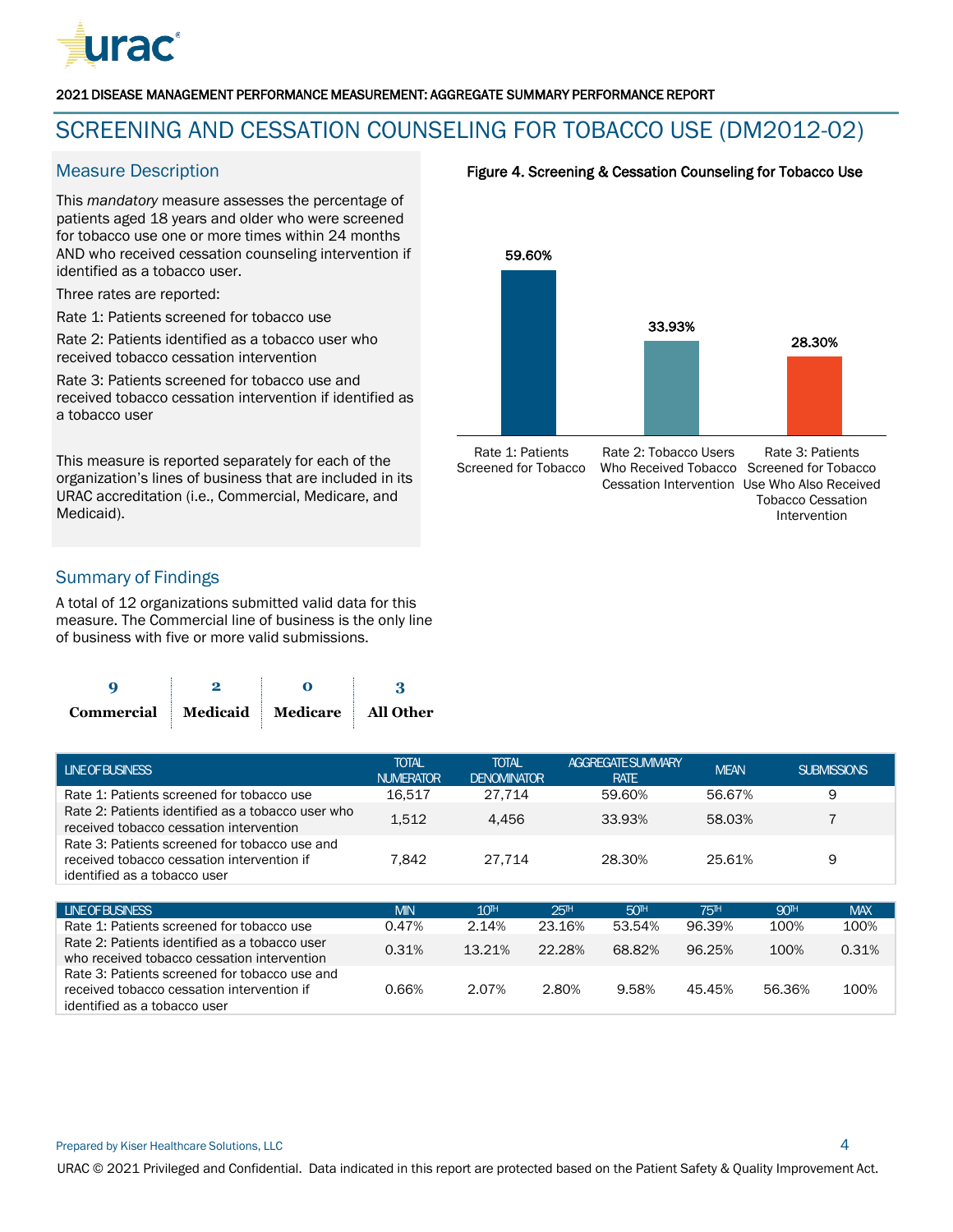

### <span id="page-6-0"></span>UNHEALTHY ALCOHOL USE: SCREENING & BRIEF COUNSELING (DM2012-03)

#### Measure Description

This mandatory measure assesses the percentage of patients 18 years or older who were screened for unhealthy alcohol use using a systematic screening method at least once within the last 24 months and who received brief counseling if identified as an unhealthy alcohol user.

This measure is reported separately for each of the organization's lines of business that are included in its URAC accreditation (i.e., Commercial, Medicare, and Medicaid).

#### Summary of Reporting Organizations

A total of 11 organizations submitted valid data for this measure.

| Commercial Medicaid Medicare All Other |  |  |  |  |
|----------------------------------------|--|--|--|--|

#### Summary of Findings

The Commercial line of business is the only line of business with five or more valid submissions. The aggregate summary rate for Commercial is 40.14% (n=8, Range: 0.00 - 100.00%) with a mean rate of 20.48% and a median rate of 3.91%.

| LINE OF BUSINESS | <b>TOTAL</b><br><b>NUMERATOR</b> | <b>TOTAL DENOMINATOR</b> |        | <b>MEAN</b> | <b>SUBMISSIONS</b> |
|------------------|----------------------------------|--------------------------|--------|-------------|--------------------|
| Commercial       | 9.582                            | 23.869                   | 40.14% | 20.48%      |                    |
|                  |                                  |                          |        |             |                    |

| <b>LINE OF BUSINESS</b> | <b>MIN</b> | .OTH  | つにエレ   | 50TF  | 75TH        | 90TH          | MAX  |
|-------------------------|------------|-------|--------|-------|-------------|---------------|------|
| Commercial              | 0%         | 7.07% | 48%. ل | 3.91% | 23.94%<br>ົ | 1.60%<br>. 54 | 100% |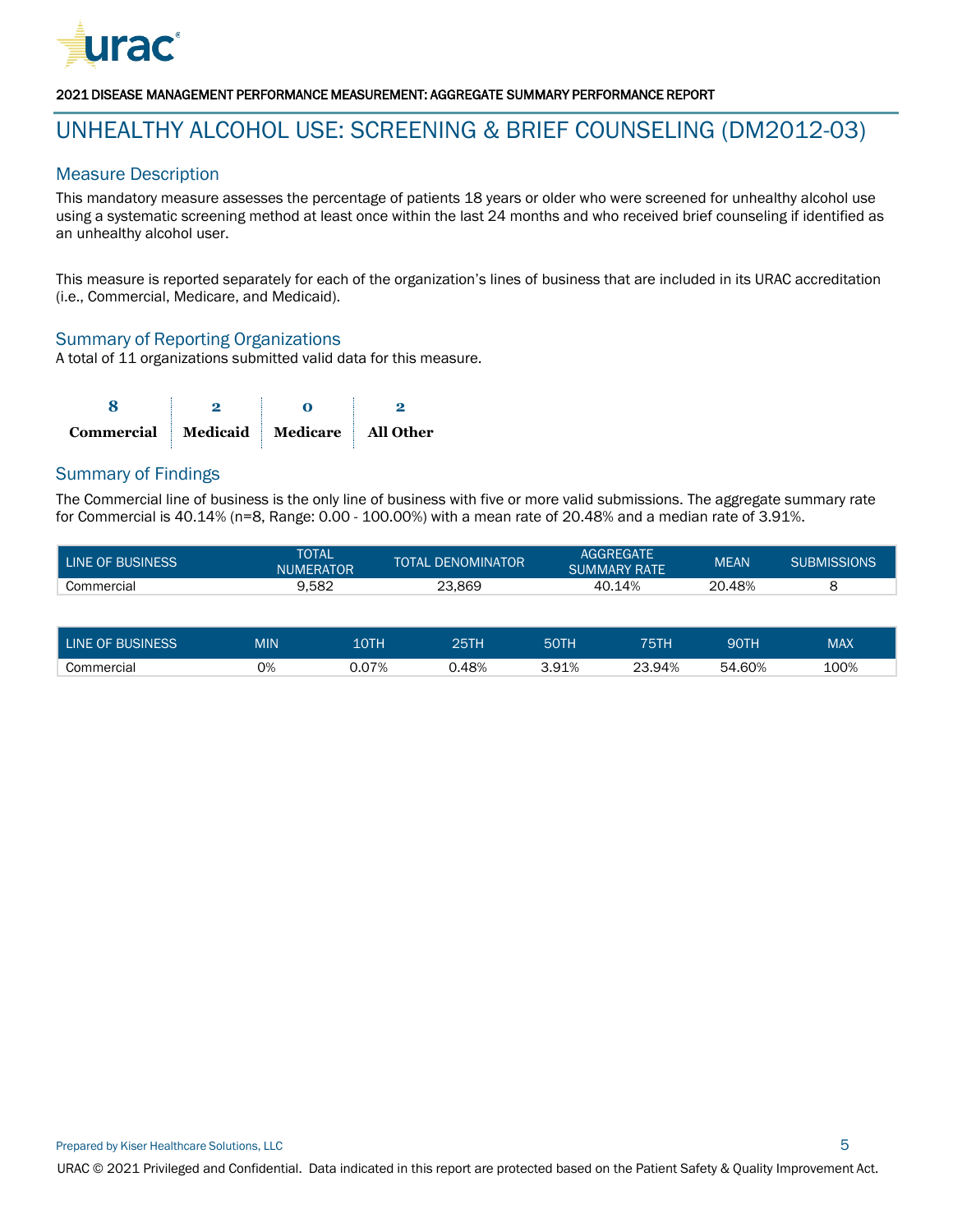

### <span id="page-7-0"></span>SCREENING FOR DEPRESSION & FOLLOW-UP PLAN (DM2012-05)

#### Measure Description

This mandatory measure reports the percentage of participants 12 years and older screened for depression on the date of the encounter or 14 days prior to the date of encounter using an age- appropriate standardized depression screening tool AND, if positive, a follow-up plan is documented on the date of the encounter.

This measure is reported separately for each of the organization's lines of business that are included in its URAC accreditation (i.e., Commercial, Medicare, and Medicaid).

#### Summary of Reporting Organizations

A total of 9 organizations submitted valid data for this measure.

| Commercial Medicaid Medicare All Other |  |  |  |  |
|----------------------------------------|--|--|--|--|

#### Summary of Findings

The Commercial line of business is the only line of business with five or more valid submissions. The aggregate summary rate for Commercial is 5.79% (n=7, Range: 0.67 - 100.00%) with a mean rate of 20.30% and a median rate of 6.63%.

| LINE OF BUSINESS |            | <b>TOTAL</b><br><b>TOTAL DENOMINATOR</b><br><b>NUMERATOR</b> |        | <b>AGGREGATE</b><br><b>SUMMARY RATE</b> |        | <b>MEAN</b> | <b>SUBMISSIONS</b> |
|------------------|------------|--------------------------------------------------------------|--------|-----------------------------------------|--------|-------------|--------------------|
| Commercial       |            | 632                                                          | 10.907 | 5.79%                                   |        | 20.30%      |                    |
|                  |            |                                                              |        |                                         |        |             |                    |
| LINE OF BUSINESS | <b>MIN</b> | 10TH                                                         | 25TH   | 50TH                                    | 75TH   | 90TH        | <b>MAX</b>         |
| Commercial       | 0.67%      | 1.71%                                                        | 4.48%  | 6.63%                                   | 12.90% | 48.49%      | 100%               |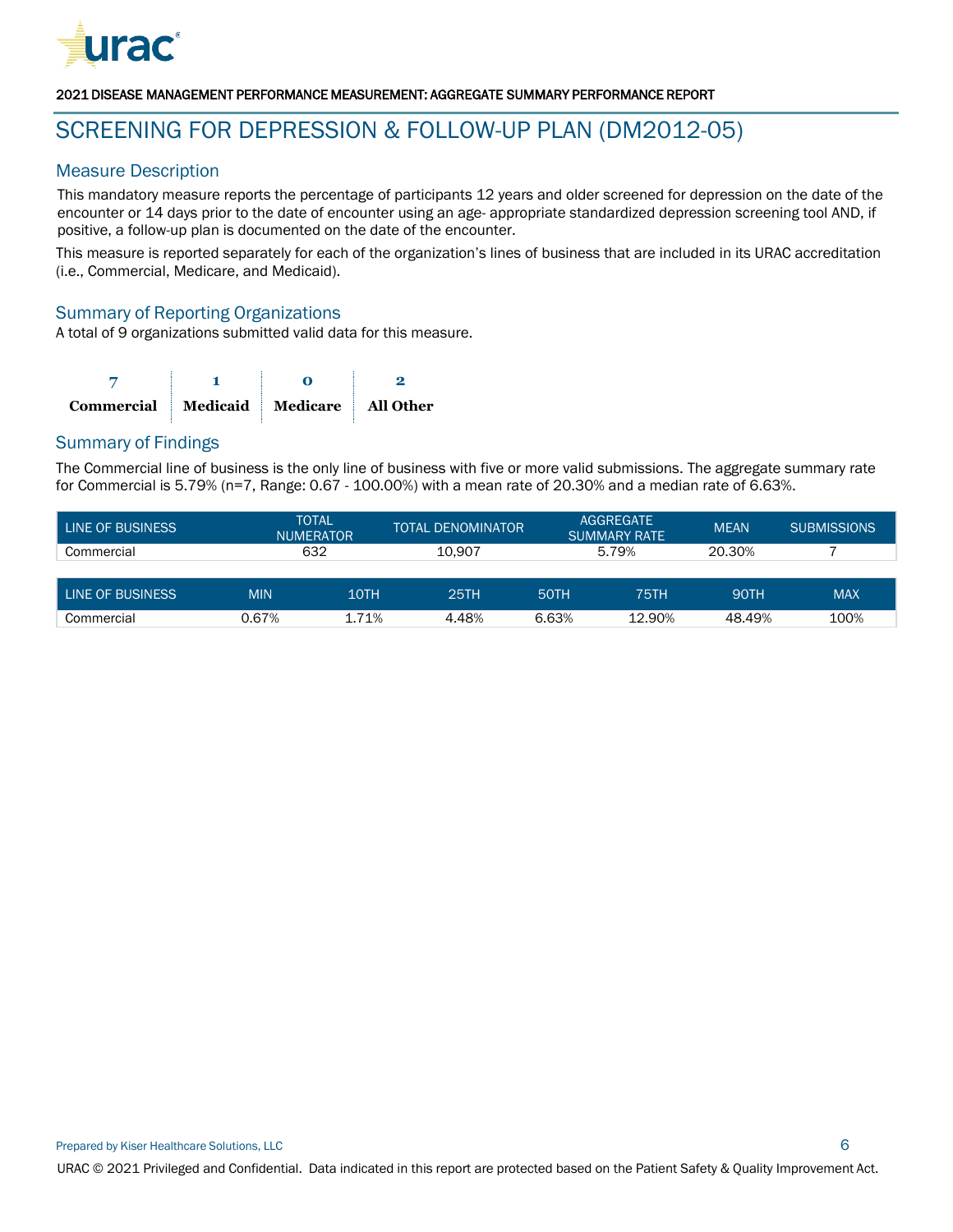

### <span id="page-8-0"></span>HYPERTENSION ADMISSION RATE (DM2012-37)

#### Measure Description

This mandatory measure admissions with a principal diagnosis of hypertension per 100,000 population ages 18 years or older with chronic hypertension during the measurement period. A lower rate represents better performance.

This measure is reported separately for each of the organization's lines of business that are included in its URAC accreditation (i.e., Commercial, Medicare, and Medicaid).

#### Summary of Reporting Organizations

A total of 10 organizations submitted valid data for this measure.

| Commercial Medicaid Medicare All Other |  |  |  |
|----------------------------------------|--|--|--|

#### Summary of Findings

The Commercial line of business is the only line of business with five or more valid submissions. The aggregate summary rate for Commercial is 8,009 per 100,000 (n=8, Range: 67,181 - 0) with a mean rate of 10,275 and a median rate of 3,156.

| <b>TOTAL</b><br>LINE OF BUSINESS<br><b>NUMERATOR</b> |            | <b>TOTAL DENOMINATOR</b> |        | <b>AGGREGATE</b><br><b>SUMMARY RATE</b> | <b>MEAN</b> | <b>SUBMISSIONS</b> |            |
|------------------------------------------------------|------------|--------------------------|--------|-----------------------------------------|-------------|--------------------|------------|
| Commercial                                           | 1.083      |                          | 13.522 | 8.009                                   |             | 10.275             |            |
|                                                      |            |                          |        |                                         |             |                    |            |
| LINE OF BUSINESS                                     | <b>MIN</b> | 10TH                     | 25TH   | <b>50TH</b>                             | 75TH        | 90TH               | <b>MAX</b> |
| Commercial                                           | 67.181     | 23.030                   | 3.674  | 3.156                                   | 640         | 227                |            |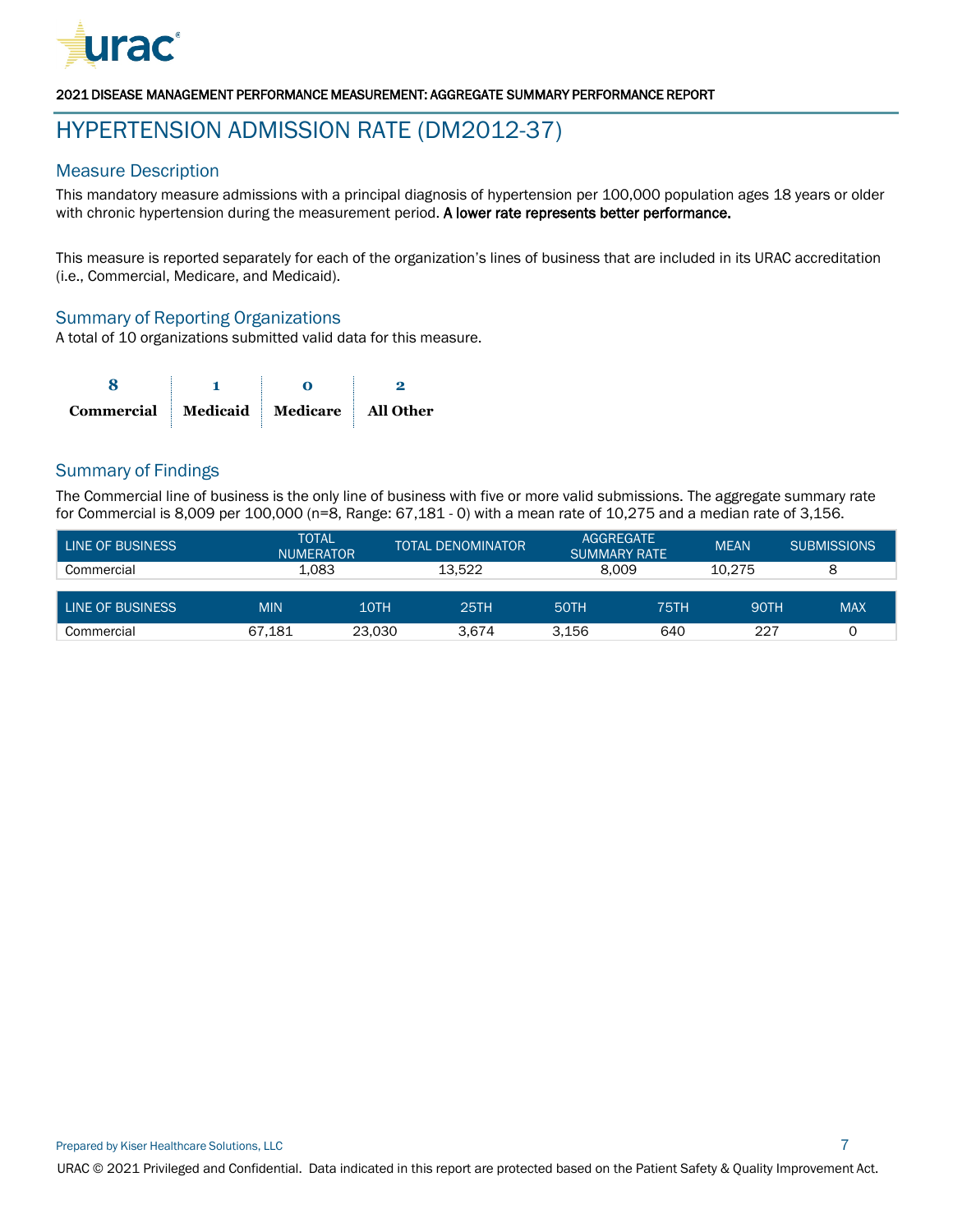

## <span id="page-9-0"></span>HEART FAILURE ADMISSION RATE (DM2012-38)

#### Measure Description

This mandatory measure assesses admissions with a principal diagnosis of heart failure per 100,000 population ages 18 years and older with diagnosed heart failure. A lower rate represents better performance.

This measure is reported separately for each of the organization's lines of business that are included in its URAC accreditation (i.e., Commercial, Medicare, and Medicaid).

#### Summary of Reporting Organizations

A total of 8 organizations submitted valid data for this measure.

| Commercial Medicaid Medicare All Other |  |  |  |  |
|----------------------------------------|--|--|--|--|

#### Summary of Findings

The Commercial line of business is the only line of business with five or more valid submissions. The aggregate summary rate for Commercial is 1,951 per 100,000 (n=5, Range: 35,780 - 254) with a mean rate of 13,357 and a median rate of 7,186.

| <b>TOTAL</b><br>LINE OF BUSINESS<br><b>NUMERATOR</b> |            | TOTAL DENOMINATOR | <b>AGGREGATE</b><br><b>SUMMARY RATE</b> |             | <b>MEAN</b> | <b>SUBMISSIONS</b> |            |
|------------------------------------------------------|------------|-------------------|-----------------------------------------|-------------|-------------|--------------------|------------|
| Commercial                                           | 186        |                   | 9.532                                   | 1.951       |             | 13.357             | 5          |
|                                                      |            |                   |                                         |             |             |                    |            |
| LINE OF BUSINESS                                     | <b>MIN</b> | 10TH              | 25TH                                    | <b>50TH</b> | <b>75TH</b> | <b>90TH</b>        | <b>MAX</b> |
| Commercial                                           | 35.780     | 30.150            | 21.705                                  | 7.186       | 1,858       | 896                | 254        |